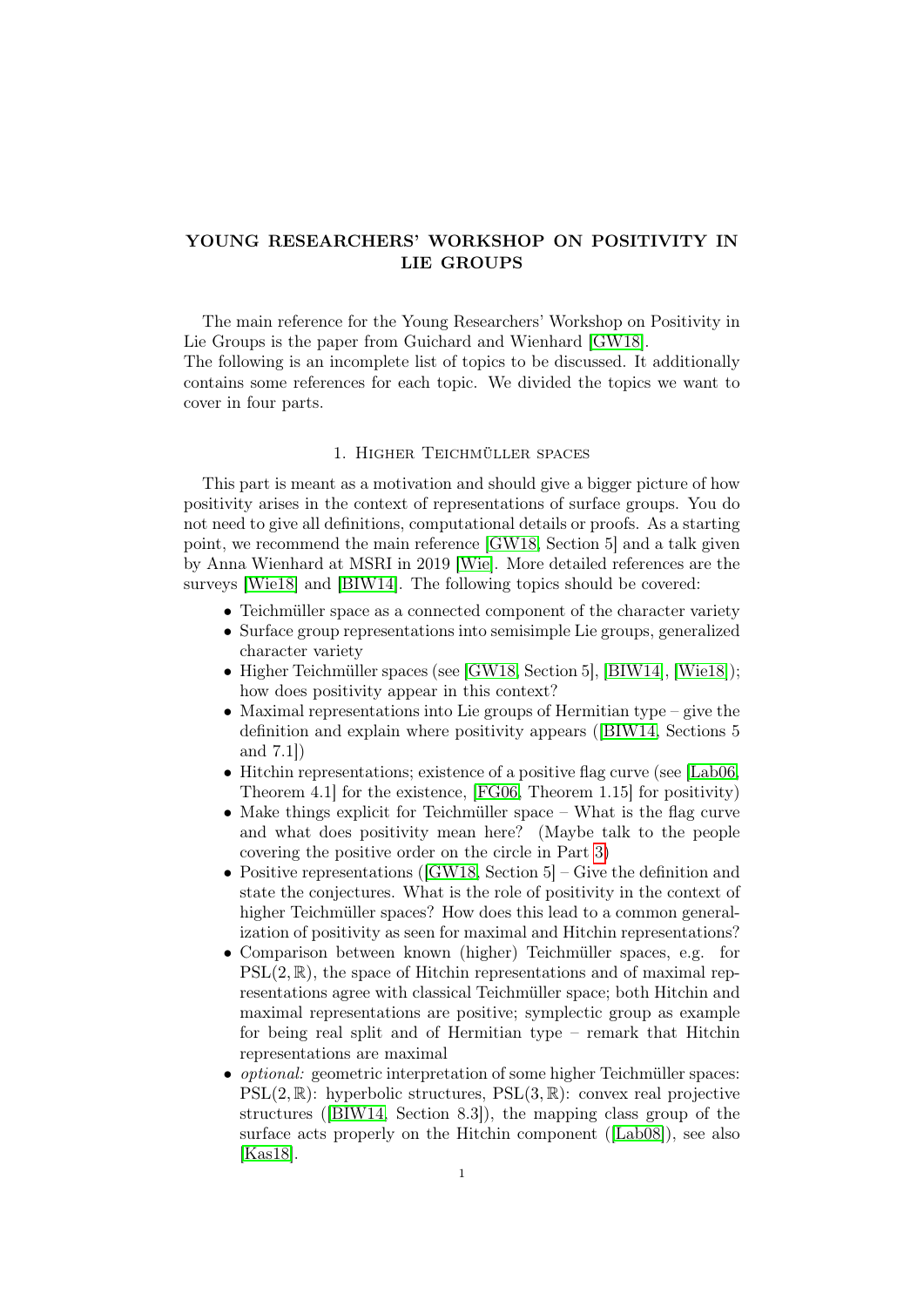We know that some of the references (e.g. [\[FG06\]](#page-4-4)) are very long and hard to read. We do not expect you to read all of it – just to give us a rough idea about the results and the concepts that are relevant to us.

#### 2. Lie theory

The goal of this part is to lie the foundations to understand Θ-positivity – the following list may be incomplete, so please scan [\[GW18,](#page-4-0) Section 4] for all concepts that are necessary there.

We want to mention the following references to learn about Lie theory: [\[Hum75\]](#page-4-7), [\[Hum78\]](#page-4-8) (good), [\[FH91\]](#page-4-9) (good with many examples), [\[Hal03\]](#page-4-10) (basic), [\[Kna02\]](#page-4-11) (very detailed and more advanced), [\[Bor91\]](#page-3-1) (advanced, old language), [\[Ser06\]](#page-4-12). Here is what we think should be covered:

- Definition of Lie group, Lie algebra, Killing form, the exponential map, representations of Lie groups and Lie algebras, adjoint representations (see [\[Hum75\]](#page-4-7), . . . ), Cartan decomposition
- Semisimplicity, reductiveness
- Borel and parabolic subgroups, Levi subgroup, tori, (unipotent) radical
- What do parabolic subgroups and flags have to do with each other? (used in [\[GW18,](#page-4-0) Section 4.4])
- Representation of Lie algebras, (highest) weights, weight lattice, roots, root system, Weyl groups, Weyl chambers (see e.g. [\[Hum78\]](#page-4-8))
- Dynkin diagrams, classification of semisimple Lie groups
- Symmetric spaces (of Hermitian type) in the context of Lie theory
- Real split Lie groups, Lie groups of Hermitian type

In particular, the examples are very important to us. If you cannot or do not want to cover everything in the general setting, you can explain the cases  $SL(3, \mathbb{R})$ ,  $SL(4, \mathbb{R})$ ,  $Sp(4, \mathbb{R})$  and maybe  $SO(p, q)$  for small p, q. They will appear in the next talks and will be crucial for us to understand what is going on. An option could be to work out the examples in exercise sessions. It would be nice to have at least one example where we see all the abstract definitions from above explicitly – from the definition of the Lie group, over the root system to the Dynkin diagram.

### 3. Notions of positivity

<span id="page-1-0"></span>This part introduces us to different notions of positivity in various contexts. It should underline the parallels between the concepts, that later will be unified in the definition of Θ-positivity. It follows [\[GW18,](#page-4-0) Sections 2 and 3] and the following concepts and questions could be discussed:

- Positive reals and the order on circle ([\[GW18,](#page-4-0) Section 2.1]):
	- What does positivity on the circle have to do with positivity of matrices?
	- Example  $SL(2,\mathbb{R})$
- Total positivity for matrices ([\[GW18,](#page-4-0) Section 2.2]):
	- decomposition theorem ([\[Whi52\]](#page-4-13), [\[Loe55\]](#page-4-14))
	- Example  $SL(3, \mathbb{R})$
	- parametrization of the subsemigroups  $U^{>0}$ ,  $O^{>0}$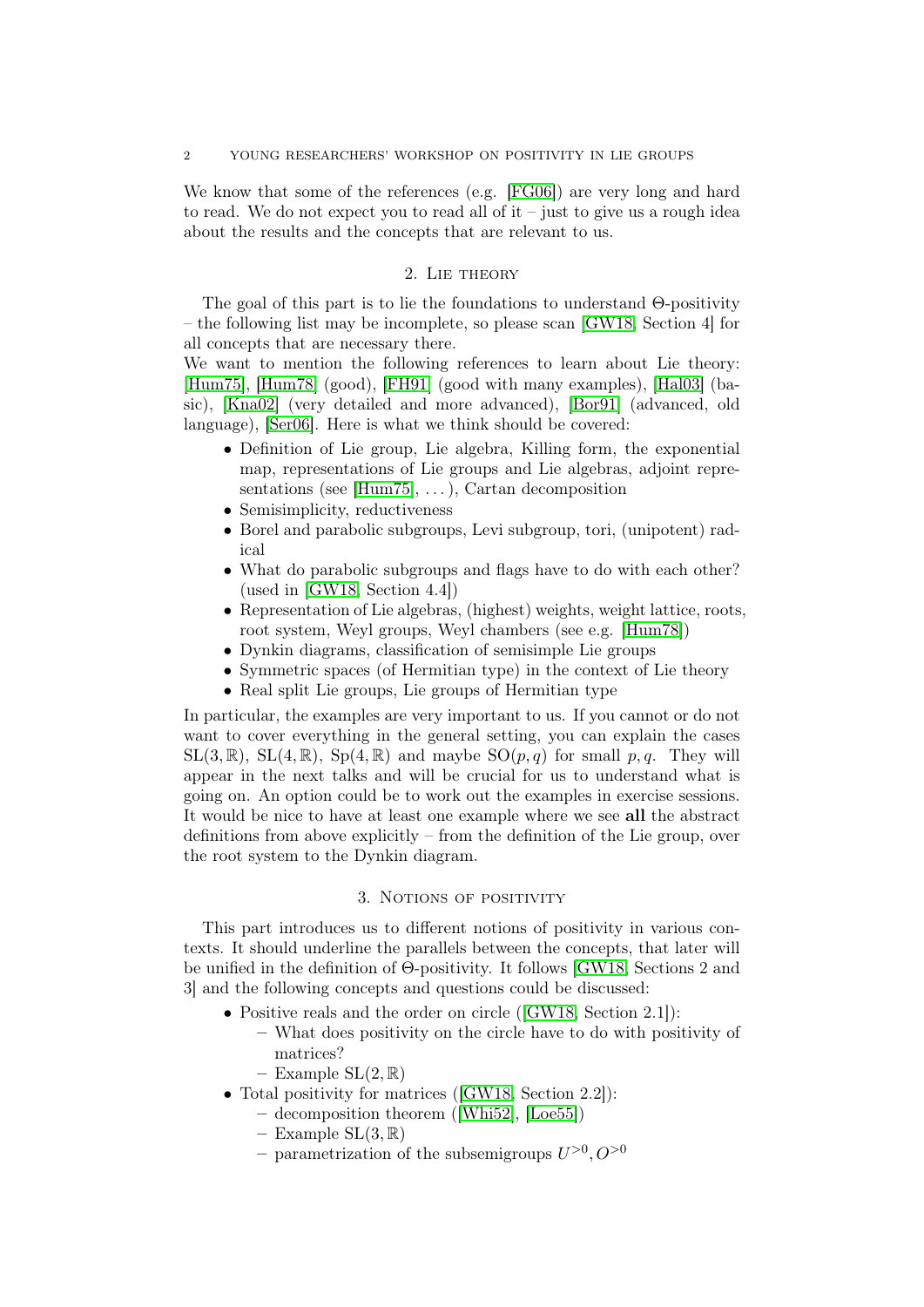– optional: applications ([\[And87\]](#page-3-2))

- Lusztig's total positivity in the context of real split Lie groups ([\[Lus94\]](#page-4-15)
	- hard to read...)
		- What are  $U, O$  for  $\text{Sp}(2n, \mathbb{R})$ ?
		- Some more references: [\[Lus08\]](#page-4-16), [\[Lus98b\]](#page-4-17), [\[Lus98a\]](#page-4-18)
		- Double Bruhat cells and Total positivity ([\[FZ99\]](#page-4-19))
- Positivity for Lie groups of Hermitian type ([\[GW18,](#page-4-0) Section 2.3]):
	- Example  $Sp(2n,\mathbb{R})$
	- Other examples of Lie groups of Hermitian types what are the domains for  $SU(n, n)$ ,  $SO(2, n)$ ?
	- compare  $\text{Sp}(n,\mathbb{R})^{>0}$  and  $\text{Sp}(n,\mathbb{R})^{\geq 0}$ , i.e. the two notions of positivity for  $Sp(n, \mathbb{R})$
- Positivity of triples in flag varieties ([\[GW18,](#page-4-0) Section 3.2]):
	- definition of flags and positivity of flag triples
		- some technicalities, e.g. transitive action of  $SL(n, \mathbb{R})$  on pairs of transverse flags
		- positive n-tuples, in particular quadruples ([\[FG07\]](#page-4-20), [\[FG06\]](#page-4-4))
		- show that positivity for triples in terms of Bonahon-Dreyer coordinates ([\[BD14\]](#page-3-3), [\[BD17\]](#page-3-4)) is equivalent to this notion
		- How is positivity of triples in a generalized flag variety  $G/B$ defined? Example, e.g.  $Sp(4, \mathbb{R})$ ?
- Positivity and Maslov index ([\[GW18,](#page-4-0) Section 3.2]):
	- example  $Sp(2n,\mathbb{R})$
	- underline the analogy to ([\[GW18,](#page-4-0) Section 2.2])
	- some technicalities: transitive action on  $\mathcal L$  and on pairs of transverse Lagrangians
	- definiton of Maslov index, generalized Maslov index ([\[Cle04\]](#page-3-5), [\[COr01\]](#page-4-21)), causal structure

As in the part about Lie groups, we encourage you to do explicit examples in small dimension in detail (possibly in exercise sessions).

## 4. Θ-positivity

Finally, we get to define Θ-positivity, following [\[GW18,](#page-4-0) Section 4]. You could cover the following topics/answer the following questions:

- short repetition of the structure of parabolic subgroups ([\[GW18,](#page-4-0) p.8]), definition and structure of weight spaces ([\[GW18,](#page-4-0) p.9])
- Why can we write  $\beta$  uniquely as restriction of a root? Why is  $u_{\beta}$  an irreducible representation of  $L_{\Theta}$ ? Why is  $u_{\beta}$  invariant under the action of  $L_{\Theta}$ ? Give examples for e.g.  $SL(3, \mathbb{R})$ ,  $Sp(4, \mathbb{R})$ ,  $SL(4, \mathbb{R})$  (here, there can be more than one  $\beta$ , decomposable and indecomposable)
- explain [\[GW18,](#page-4-0) Example 4.1]
- give an example for every family of Lie groups that admit a Θ-positive structure as in Theorem 4.3 (except probably the exceptional ones) – e.g. for  $SL(3, \mathbb{R})$  show that there does not exists an  $L^{\circ}_{\Theta}$ -invariant sharp convex cone if  $\Theta \neq \Delta$
- Definition of Θ-positive structure
- verify that  $SL(n, \mathbb{R})$  has a  $\Delta$ -positive structure and that  $Sp(4, \mathbb{R})$  has a  $\{\alpha_2\}$ -positive structure using Example 4.1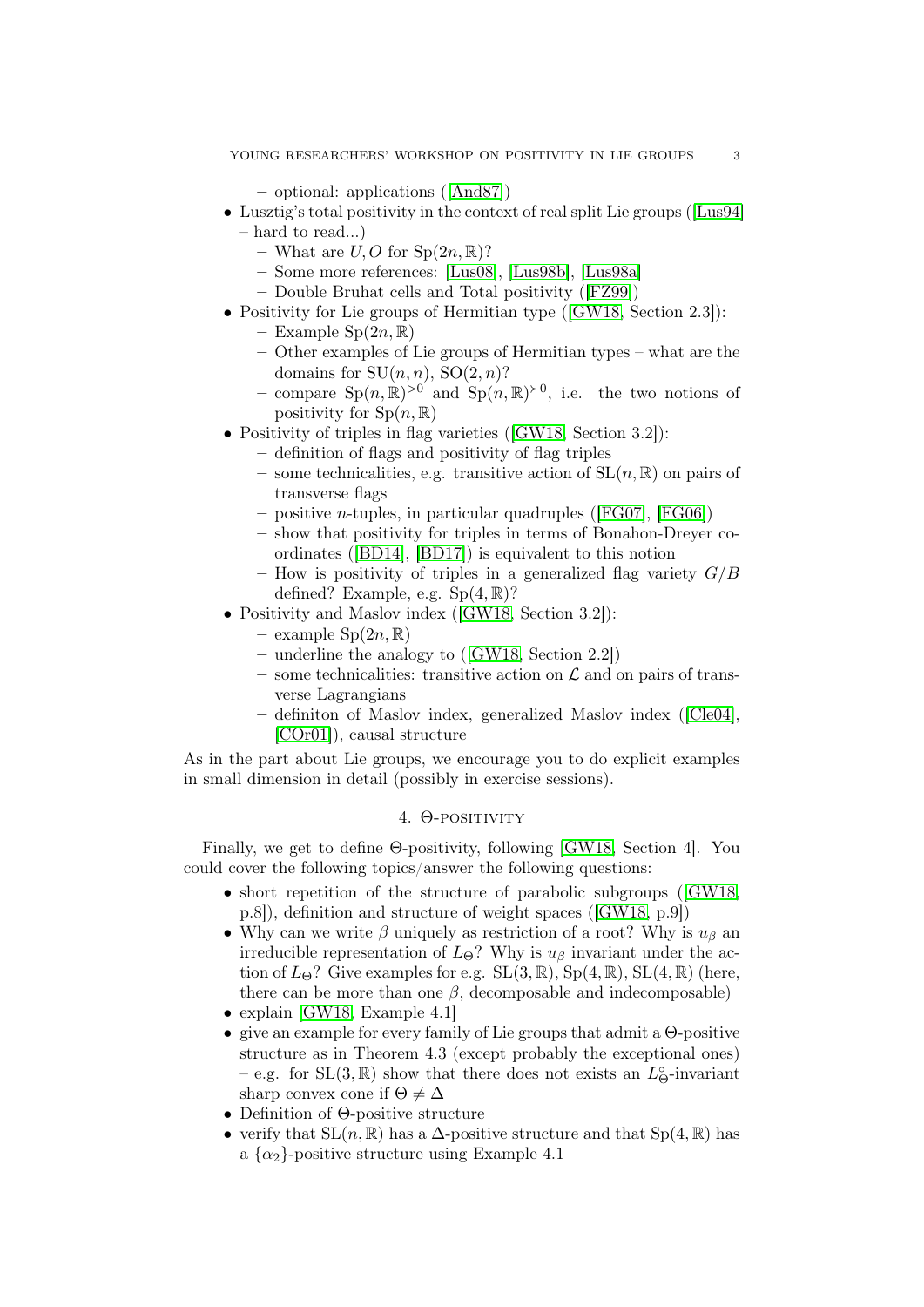- 4 YOUNG RESEARCHERS' WORKSHOP ON POSITIVITY IN LIE GROUPS
	- Theorem 4.3 including proof (or the idea)
		- for the proof see [\[Ben00\]](#page-3-6)(french)
		- define or recall proximal and highest weight in 2P
		- explain the connection to Dynkin diagrams
		- show the Dynkin diagrams for the cases from the Theorem and explain when  $\Theta$  does (not) satisfies the necessary condition
	- connection to nonnegative subsemigroups (end of Sections 4.2 and Section 4.3)
		- explain Example 4.4 in more detail
		- for Section 4.3, underline the analogy to Section 2.2, with Weyl group replacing the symmetric group (which is the Weyl group for  $SL(n, \mathbb{R})$
	- Θ-positive subsemigroup
		- $-$  explain  $W(\Theta)$  for the different cases,
		- parametrization of the subsemigroup, underline analogy to Section 2.2
		- Theorem  $4.5$  proof not necessarily, maybe explicitly for  $SL(3,\mathbb{R})$ or  $SO(3, q)$ ; the idea follows [\[BZ97\]](#page-3-7)
	- Why is it a subsemigroup?
	- Explicit example: Subsemigroup for  $Sp(4, \mathbb{R})$  what is it? Compare to the end of Section 2.3
	- definition of Θ-positive triples in flag variety ([\[GW18,](#page-4-0) Section 4.4] and geometric interpretation of Θ-positivity (here, the reference does not include proofs); parabolic subgroups vs. flags
	- State the Conjectures 4.10-4.12; maybe explain them for  $SL(n, \mathbb{R})$  or  $Sp(4,\mathbb{R})$  (cf. remark at the end of Section 4.4)
	- Do the example  $SO(3, q)$  in detail (either explain it or as an exercise), see [\[GW18,](#page-4-0) Section 4.5]
	- Θ-positive representations as higher Teichmüller spaces ([\[GW18,](#page-4-0) Sections 5.3, 5.4]) – remember the motivation from Part [1.](#page-0-0)

More references can be found in the main reference [\[GW18\]](#page-4-0).

#### **REFERENCES**

- <span id="page-3-2"></span>[And87] T. Ando. Totally positive matrices. Linear Algebra Appl., 90:165–219, 1987.
- <span id="page-3-3"></span>[BD14] Francis Bonahon and Guillaume Dreyer. Parameterizing Hitchin components. Duke Math. J., 163(15):2935–2975, 2014.
- <span id="page-3-4"></span>[BD17] Francis Bonahon and Guillaume Dreyer. Hitchin characters and geodesic laminations. Acta Math., 218(2):201–295, 2017.
- <span id="page-3-6"></span>[Ben00] Yves Benoist. Automorphismes des cônes convexes. Invent. Math., 141(1):149– 193, 2000.
- <span id="page-3-0"></span>[BIW14] Marc Burger, Alessandra Iozzi, and Anna Wienhard. Higher Teichmüller spaces: from  $SL(2,\mathbb{R})$  to other Lie groups. In Handbook of Teichmüller theory. Vol. IV, volume 19 of IRMA Lect. Math. Theor. Phys., pages 539–618. Eur. Math. Soc., Zürich, 2014.
- <span id="page-3-1"></span>[Bor91] Armand Borel. Linear algebraic groups, volume 126 of Graduate Texts in Mathematics. Springer-Verlag, New York, second edition, 1991.
- <span id="page-3-7"></span>[BZ97] Arkady Berenstein and Andrei Zelevinsky. Total positivity in Schubert varieties. Comment. Math. Helv., 72(1):128–166, 1997.
- <span id="page-3-5"></span>[Cle04] Jean-Louis Clerc. L'indice de Maslov généralisé. J. Math. Pures Appl. (9), 83(1):99–114, 2004.